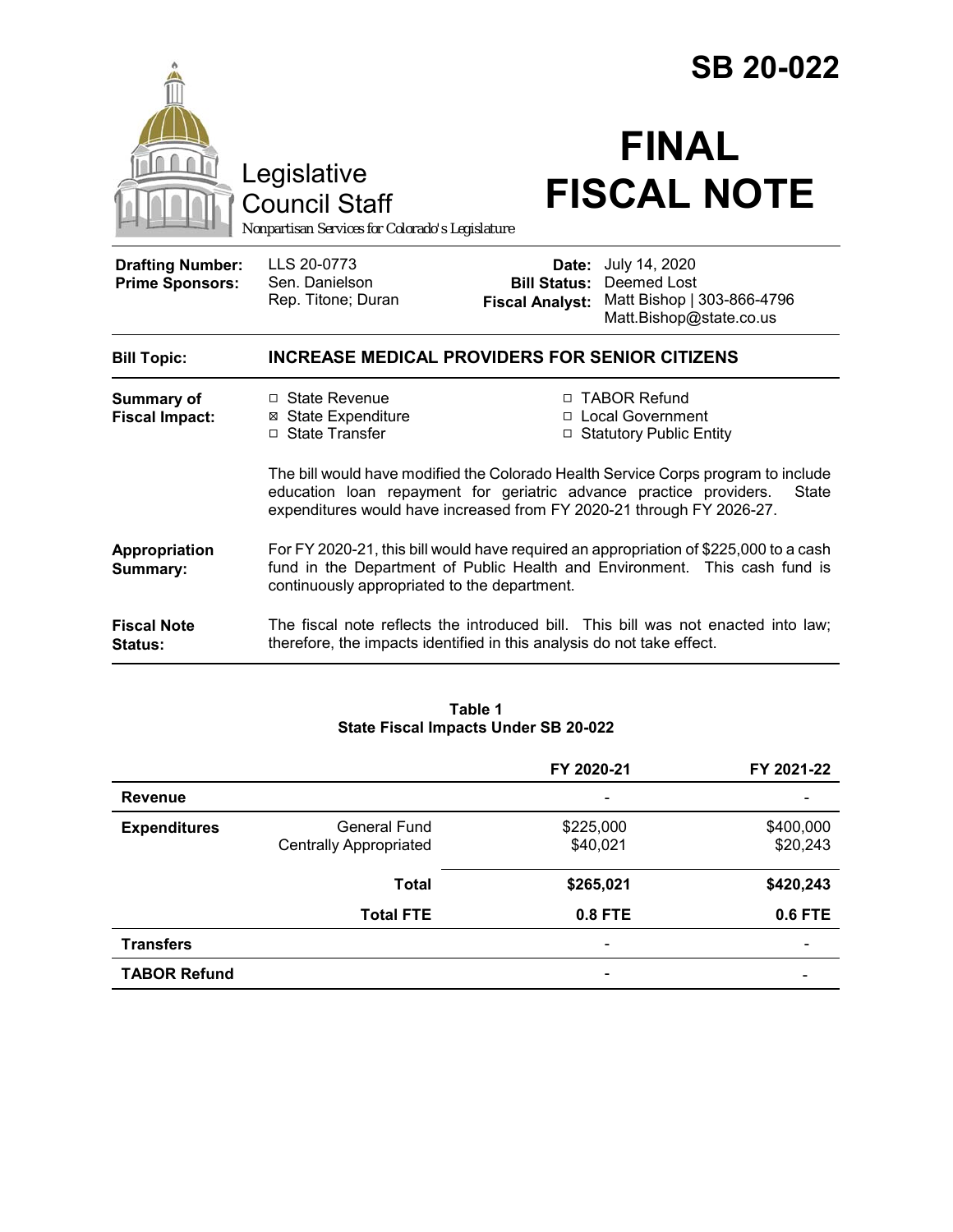July 14, 2020

# **Summary of Legislation**

The bill modifies the Colorado Health Service Corps program in the Department of Public Health and Environment (CDPHE) to include geriatric advanced practice providers. The bill allows geriatric advanced practice providers who meet certain criteria to participate in an education loan repayment program. In order to be eligible, a geriatric advanced practice provider must agree to spend at least fifty percent of their time providing geriatric care in a health professional shortage area in Colorado and enter into a contract to provide such care for at least two years. In addition, they must have completed at least one of the following:

- a formal, postgraduate geriatrics training program;
- formal geriatrics training within an advanced practice provider training program and at least twelve months of postgraduate clinical experience, at least half of which was spent providing geriatric care;
- at least twenty-four months of postgraduate clinical experience, at least half of which was spent providing geriatric care; or
- a geriatric track clinical experience during an advanced practice provider training program, in which at least half of the clinical training time was spent providing geriatric care.

The bill also updates the definition of "state designated health professional shortage area" to include a shortage of geriatric advanced practice providers and increases the membership of the Colorado Health Service Corps Advisory Council from fifteen to sixteen with the addition of a physician who provides geriatric care or a geriatric advanced practice provider.

The bill requires appropriations to the Colorado Health Service Corps Fund for use in providing loan repayments for geriatric advanced practice providers, in the following amounts:

- \$225,000 in FY 2020-21;
- \$400,000 in FY 2021-22;
- \$575,000 in FY 2022-23;
- \$450,000 in FY 2023-24; and
- \$275,000 in FY 2024-25.

# **Background**

The Colorado Health Service Corps program is administered by the Primary Care Office at the CDPHE, and was created in 2009. It provides educational loan repayment for medical professionals who agree to provide primary health care services in a federally designated health professional shortage area. Participating medical professionals serve in public or non-profit clinics in low-income or rural areas throughout the state. Since FY 2009-10, the program has grown from \$250,000 in annual loan repayment funding to \$10,690,569 in FY 2019-20. The program currently operates with 10.7 FTE.

# **Assumptions**

The fiscal note assumes that operating costs associated with administering the program are paid out of the bill's appropriation. The balance of the appropriation is awarded via three-year loan repayment contracts which are paid in year one of the contract and monitored for compliance in years two and three.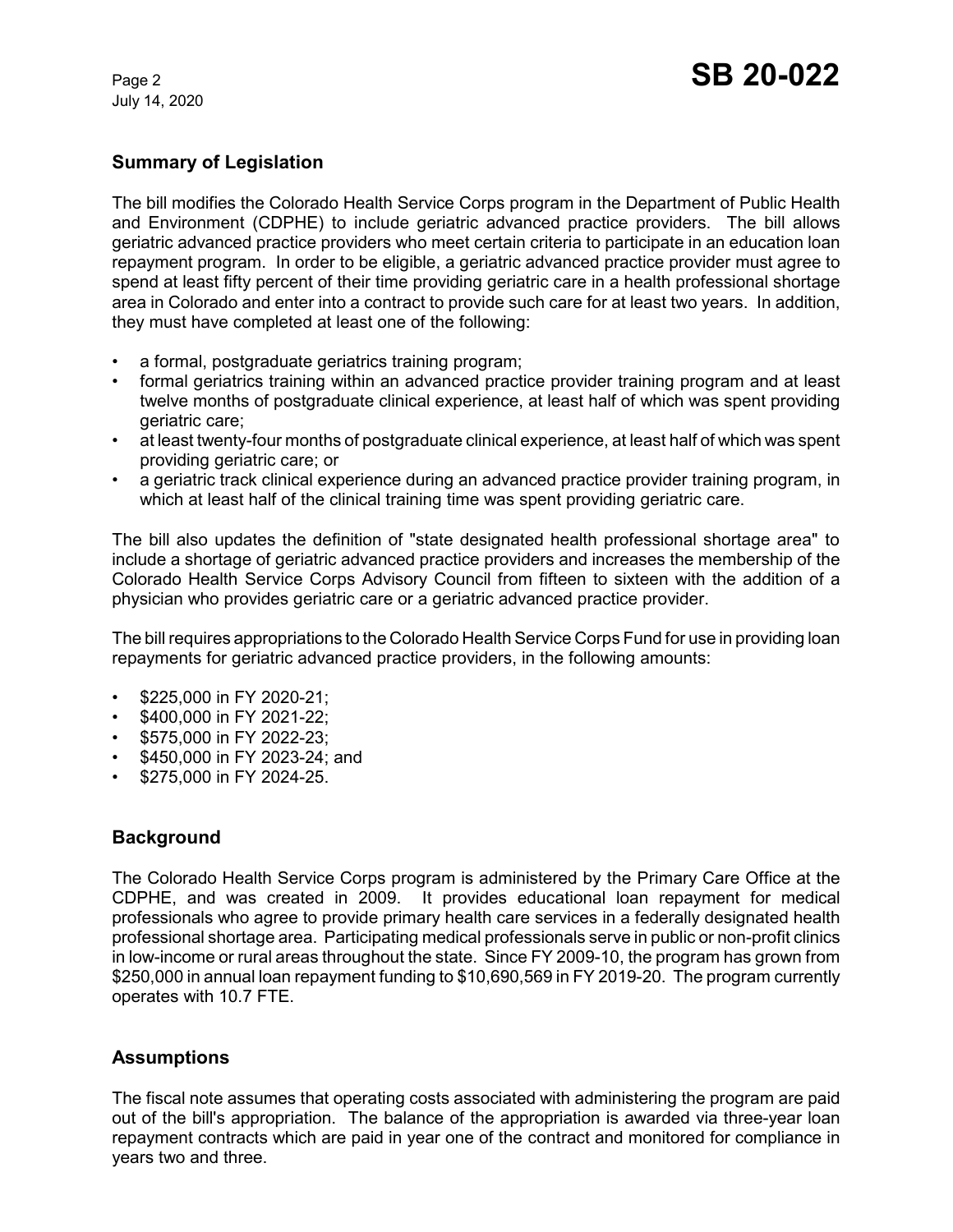# **State Expenditures**

The bill increases state expenditures by \$261,428 and 0.8 FTE in FY 2020-21 and by \$420,243 and 0.6 FTE in FY 2021-22. State expenditures in the subsequent years will be based on the amounts appropriated in the bill, with administration costs depending on the number of contracts awarded and biennial reporting requirements. New expenditures are displayed in Table 2 and described below.

|                                             | FY 2020-21                     | FY 2021-22 |  |
|---------------------------------------------|--------------------------------|------------|--|
| Department of Public Health and Environment |                                |            |  |
| <b>Personal Services</b>                    | \$51,997                       | \$38,789   |  |
| <b>Operating Expenses</b>                   | \$1,525                        | \$1,255    |  |
| <b>Capital Outlay Costs</b>                 | \$6,200                        |            |  |
| Contractor                                  | \$31,250                       |            |  |
| Data Hosting                                | \$2,000                        | \$2,000    |  |
| <b>Contracts to Providers</b>               | \$132,028                      | \$357,956  |  |
| Centrally Appropriated Costs*               | \$36,428                       | \$20,243   |  |
|                                             | <b>Total Cost</b><br>\$261,428 | \$420,243  |  |
|                                             | <b>Total FTE</b><br>0.8 FTE    | 0.6 FTE    |  |

#### **Table 2 Expenditures Under SB 20-022**

 *\* Centrally appropriated costs are not included in the bill's appropriation.*

**Department of Public Health and Environment.** Beginning with FY 2020-21, the CDPHE will collect and analyze data from geriatric clinicians, post its geriatric shortage assessment, promote the geriatric program, evaluate applications, select contractors, execute contracts, and monitor program participants. Also in FY 2020-21, the CDPHE will develop shortage designation methodology, solicit stakeholder feedback on the methodology, and promulgate rules. In FY 2021-22 and beyond, the CDPHE will evaluate, select, and monitor new contracts.

- **Contractor and data hosting.** The CDPHE's Colorado Health Systems Directory is provided by an independent vendor. The directory will need to be updated in FY 2020-21 to track geriatric training data and maintained annually.
- **Contracts to providers.** The remaining funds appropriated by the bill will be used for the loan repayment program for qualified geriatric advanced practice providers. The program offers three-year contracts of up to \$50,000, which are paid in the first year and monitored in the subsequent two years. It is expected that \$132,028 in FY 2020-21 and \$357,956 in FY 2021-22 will be awarded to program participants.

**Centrally appropriated costs.** Pursuant to a Joint Budget Committee policy, certain costs associated with this bill are addressed through the annual budget process and centrally appropriated in the Long Bill or supplemental appropriations bills, rather than in this bill. These costs, which include employee insurance and supplemental employee retirement payments, are estimated to be \$36,428 in FY 2020-21 and \$20,243 in FY 2021-22.